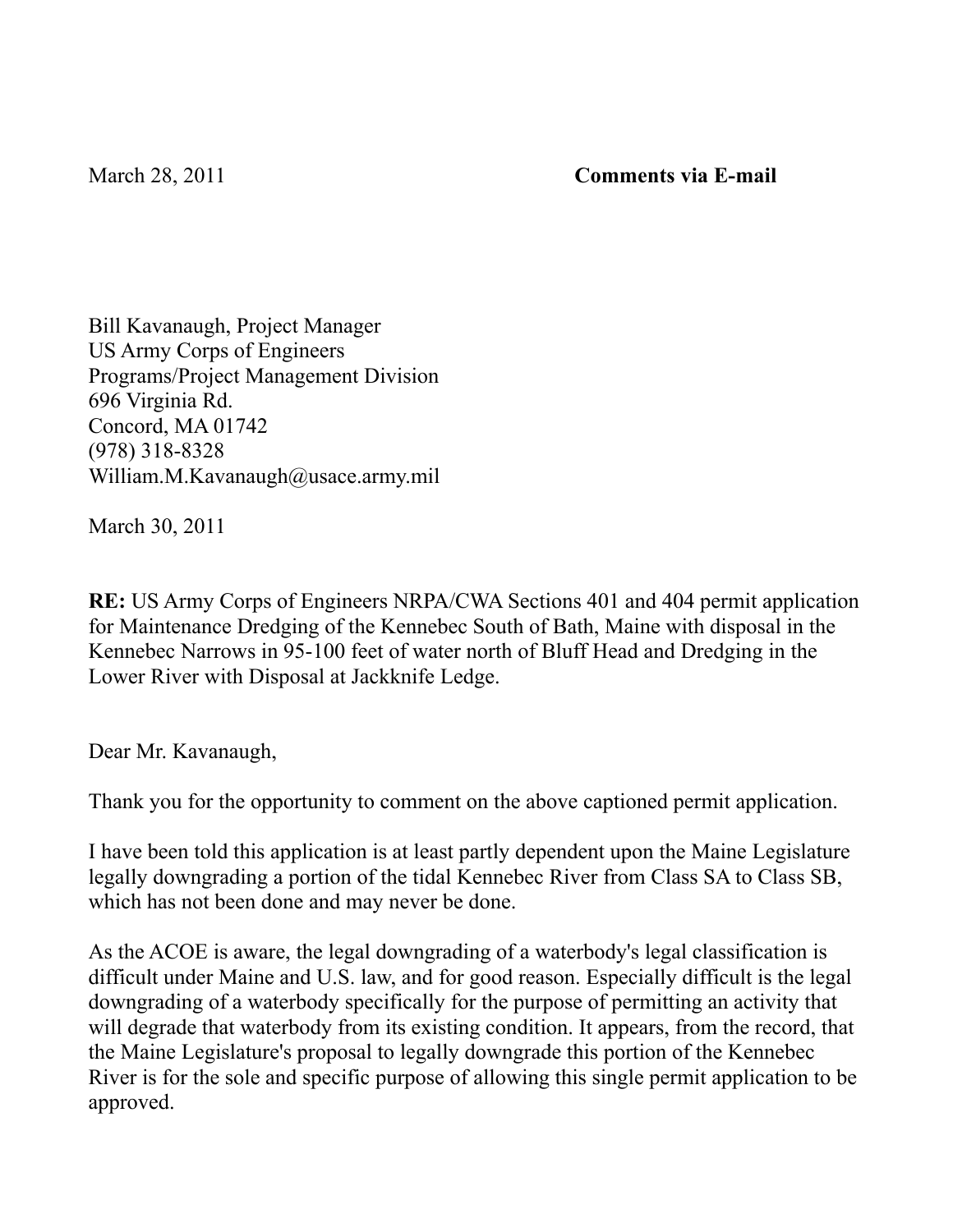It is axiomatic that if the activities described in this permit application would be permitted under existing Class SA standards, there would be no need for the Maine Legislature to downgrade the Kennebec in this area to Class SB to accommodate this project. So this appears to be "spot zoning" of a reach of the Kennebec River for the sole purpose of allowing it to be degraded beyond what existing law allows. If true, this is disturbing and is *prima facie* factual grounds for the Corps to deny this application. If the activity subject to the permit was permitted under existing law, there would be no need to downgrade the legal classification of the Kennebec River to accommodate it. It would seem much easier if this project could confine its activities to those parts of the Kennebec River that do not require a legal downgrade of the river to accomplish them, rather than to change the legal classification of the Kennebec River to accommodate the damage caused by the project.

As noted by other commenters, Maine and U.S. law does not allow for a river reach to be downgraded solely to accommodate an activity that would otherwise be illegal in that reach under existing law. This is anathema to the letter and spirit of the U.S. Clean Water Act, which in general, states that once a waterbody has attained a certain level of quality, that quality must be 'maintained and protected.' This is called the 'anti-degradation' or 'anti-backsliding' provisions of the CWA.

If any of the areas to be dredged or used as spoils sites are now Class SA, the permit application must be denied on its face, since the Corps cannot consider or issue a permit for an activity that is now on its face in violation of Maine law and requires a future change in Maine law to be made legal. Under normal rules of law, a permit which proposes an activity which is in violation of existing law cannot even be accepted for processing; and certainly not if the entire legal authority of the Corps to process the application depends on changes made to state law that have not even been made yet. The only proper way to do this is to wait until the Maine Legislature acts on the changes necessary and for the application to be resubmitted at that time for proper processing.

I have also been informed that the Maine DEP intends to claim that the Legislature "mistakenly" classified the dredging site as Class SA and now intends to correct this 'error' by reclassifying the area to Class SB during this spring's legislative session, apparently for the sole purpose of allowing this August dredging operation. It is odd, to say the least, that it is only now, when this dredging operation is to occur in August, that the Maine DEP has suddenly decided that this 'mistake' which has been law for many years suddenly needs to be 'corrected.' It is disturbing, to say the least, when the Maine DEP suddenly decides that a standing law which gives protection to marine waters is a a 'mistake' because it might interfere with an activity that will harm and degrade those waters. Under this rubric, the entire Clean Water Act could be considered a 'mistake' and should be corrected by repealing it.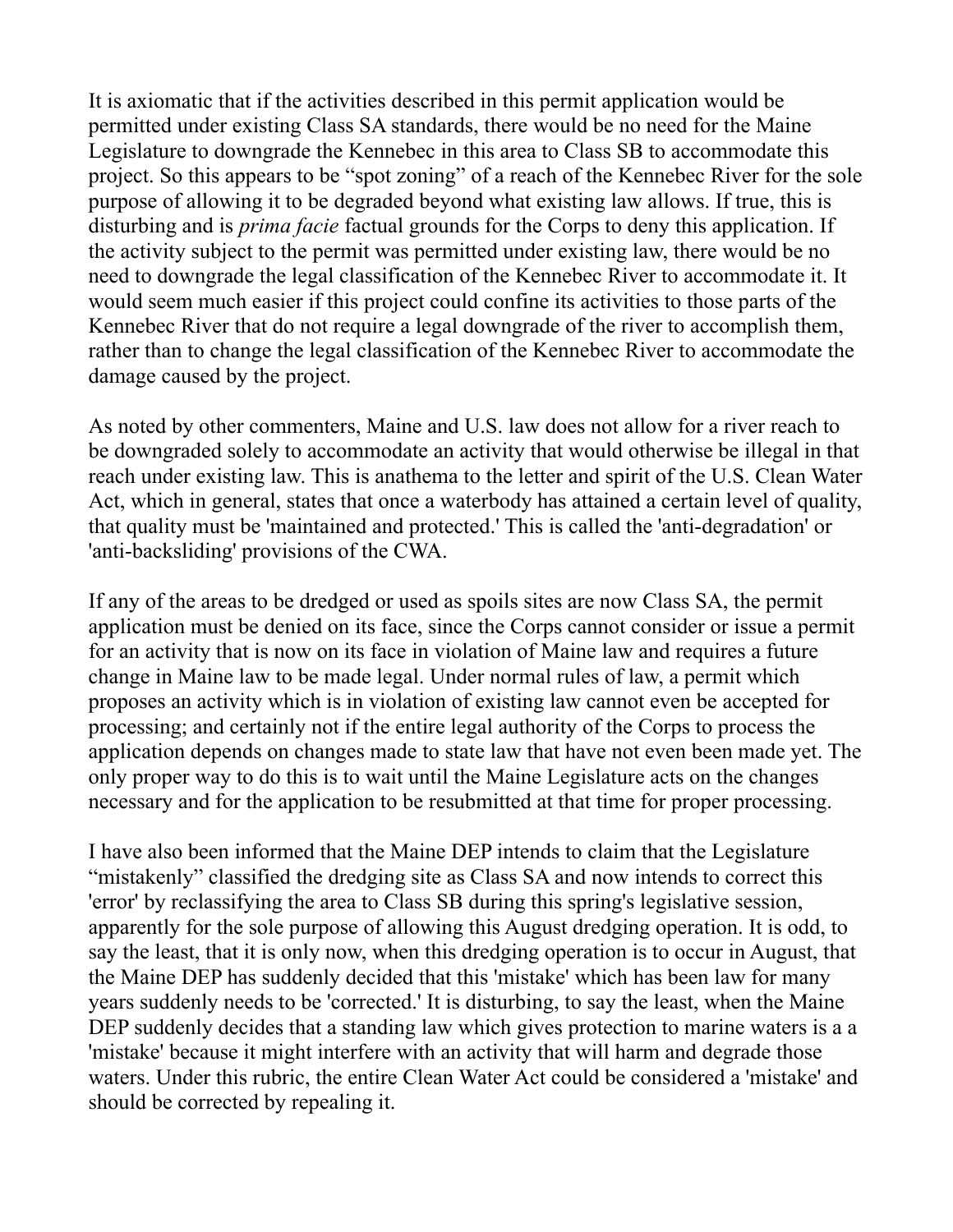## **II. Dredging in Class SB waters.**

Similarly, maintenance dredging and dumping of spoils in Class SB waters appears problematic, since Maine Class SB narrative standards state:

**Class SB waters.** Class SB waters shall be the 2nd highest classification. A. Class SB waters must be of such quality that they are suitable for the designated uses of recreation in and on the water, fishing, aquaculture, propagation and harvesting of shellfish, industrial process and cooling water supply, hydroelectric power generation, navigation and as habitat for fish and other estuarine and marine life. The habitat must be characterized as unimpaired.

It seems obvious that the dredging of and dumping of spoils in Class SB waters must impair the existing habitat of Class SB waters. In the case of dredging, the entire benthic community of the waters is forcibly and physically removed and killed via the dredging operation. In the case of spoils dumping, the entire benthic community is smothered and buried by the deposition of the spoils on top of the existing benthic community and its supporting substrate. It goes without saying that neither of these activities would ever be allowed in the freshwater, non-tidal reach of the Kennebec River. As the letter from the Town of Phippsburg shows, the August schedule for dredging will directly *impair* nearby clam flats and clam beds; and will *impair* the designated use of these areas for commercial clamming.

The Class SB narrative standards cited above do not explicitly state that 'dredging' and 'dumping of dredge spoils' are designated uses of the SB classification. As such, dredging and spoils dumping are not 'designated uses' of Class SB waters within the meaning of Maine water quality standards and the U.S. Clean Water Act. However, propagation of fish and shellfish *is* a designated use of Class SB waters; and shellfishing for clams *is* a designated use of these waters. So here we have an August dredging, which is not a designated use of Class SB waters directly impairing and interfering with two legally designated uses: shellfish habitat and commercial harvesting of shellfish. It is of note that the Town of Phippsburg does not oppose the dredging *per se*, but its timing, right in the middle of the shellfishing season when clams are active and growing.

The Corps documents state the dredging *must* occur in August, rather than during the winter, despite the fact the Corps admits that an August dredging will have a much greater potential negative effect on endangered shortnose sturgeon (*Acipenser brevirostrum*) in the Kennebec River. However, the documents do not explain or detail the 'emergency' need for this particular ship to leave BIW at a certain date and why this 'emergency' should nullify the U.S. Endangered Species Act. It seems to me, at even the